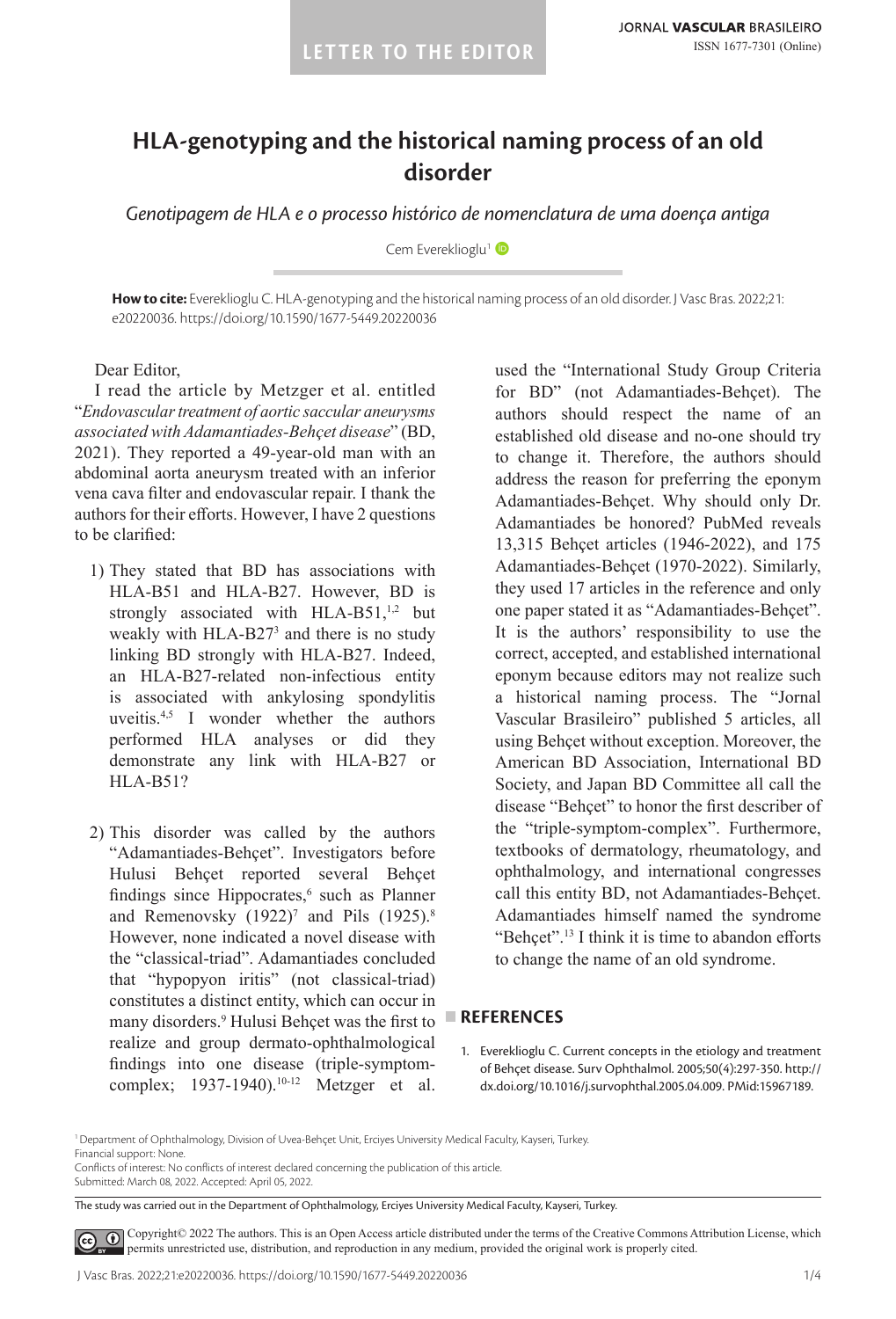- 2. Leccese P, Alpsoy E. Behçet's disease: an overview of etiopathogenesis. Front Immunol. 2019;10:1067. [http://dx.doi.org/10.3389/](https://doi.org/10.3389/fimmu.2019.01067) [fimmu.2019.01067.](https://doi.org/10.3389/fimmu.2019.01067) [PMid:31134098.](https://www.ncbi.nlm.nih.gov/entrez/query.fcgi?cmd=Retrieve&db=PubMed&list_uids=31134098&dopt=Abstract)
- 3. Khabbazi A, Vahedi L, Ghojazadeh M, Pashazadeh F, Khameneh A. Association of HLA-B27 and Behcet's disease: a systematic review and meta-analysis. Auto Immun Highlights. 2019;10(1):2. [http://](https://doi.org/10.1186/s13317-019-0112-x) [dx.doi.org/10.1186/s13317-019-0112-x.](https://doi.org/10.1186/s13317-019-0112-x) [PMid:30891643.](https://www.ncbi.nlm.nih.gov/entrez/query.fcgi?cmd=Retrieve&db=PubMed&list_uids=30891643&dopt=Abstract)
- 4. Jung JH, Bang CH, Seok H, Choi SJ, Song GG. Clinical findings of ankylosing spondylitis with and without Human Leukocyte Antigen (HLA)-B27 and HLA-B51. Ann Acad Med Singapore. 2019;48(10):321-9[. PMid:31875469.](https://www.ncbi.nlm.nih.gov/entrez/query.fcgi?cmd=Retrieve&db=PubMed&list_uids=31875469&dopt=Abstract)
- 5. Sakly N, Boumiza R, Zrour-Hassen S, et al. HLA-B27 and HLA-B51 determination in Tunisian healthy subjects and patients with suspected ankylosing spondylitis and Behçet's disease. Ann N Y Acad Sci. 2009;1173(1):564-9. [http://dx.doi.org/10.1111/j.1749-](https://doi.org/10.1111/j.1749-6632.2009.04756.x) [6632.2009.04756.x.](https://doi.org/10.1111/j.1749-6632.2009.04756.x) [PMid:19758200.](https://www.ncbi.nlm.nih.gov/entrez/query.fcgi?cmd=Retrieve&db=PubMed&list_uids=19758200&dopt=Abstract)
- 6. Evereklioglu C. Behçet's disease or Adamantiades-Behçet disease? An evidence-based historical survey. Med Sci Monit. 2010;16(6):RA136-42. [PMid:20512105.](https://www.ncbi.nlm.nih.gov/entrez/query.fcgi?cmd=Retrieve&db=PubMed&list_uids=20512105&dopt=Abstract)
- 7. Planner H, Remenovsky F. Beitrage zur Kenntnis der Ulcerationen am außeren weiblichen Genitale. Arch Dermatol Syphil. 1922;140(1):162- 88. [http://dx.doi.org/10.1007/BF01826806.](https://doi.org/10.1007/BF01826806)
- 8. Pils H. Ein Beitrag zur Aphthosis. Arch Dermatol Syphil. 1925;149(1):4- 8. [http://dx.doi.org/10.1007/BF02297804](https://doi.org/10.1007/BF02297804).
- 9. Adamantiades B. A case of recurrent hypopyon iritis. Proc Med Soc Athens. 1930;2:586-93.

## **RESPONSE LETTER**

## Dear Editor,

We read the aforementioned letter to the editor about the article we published entitled: Endovascular treatment of aortic saccular aneurysms associated with Adamantiades-Behçet disease<sup>1</sup>. We thank the author for reading and for his well-founded questions. Below are the answers to clarify the questions:

- 1- In this study we did not perform HLA analysis. A large number of studies have shown a link between the disease and HLA-B51 and HLA-B27 antigen.<sup>2-5</sup> It has been shown that susceptibility to Adamantiades-Behçet disease or Behçet disease is strongly associated with the presence of HLA-B51 cells and the frequency within families has been shown to be up to 15%.<sup>2</sup> Environmental factors, such as infectious agents, have also been implicated in this pathogenesis.2 However, the correlation with HLA-B27 is significant, although not strong, as demonstrated in the recent 2019 meta-analysis published by Khabbazi et al.,<sup>6</sup> in which they determined that the prevalence of "HLA-B27" in patients with Behçet disease compared with controls was 1.55 (95%CI 1.01-2.38),  $P = 0.04$ .
- 2- In 1930, Benediktos Adamantiades (1875- 1962), Greek ophthalmologist from Prussa -
- 10. Behçet H. Über rezidivierende, Aphthöse, durch ein Virus verursachte Geschwüre am Mund, am Auge und an den Genitalien. Dermatol Wochenschr. 1937;105:1152-7.
- 11. Behçet H. Einige Bemerkungen zu meinen Beobachtungen über den Tri-Symptomenkomplex. Med Welt. 1939;13:1222-7.
- 12. Behçet H. Some observations on the clinical picture of the socalled triple symptom complex. Dermatologica. 1940;81(2):73-83. [http://dx.doi.org/10.1159/000253787](https://doi.org/10.1159/000253787).
- 13. Adamantiades B, Lorando N. Sur le syndrome complexe de uvéite récidivante ou soi-distant syndrome complexe de Behçet. Presse Med. 1949;57(36):501-3[. PMid:18152604.](https://www.ncbi.nlm.nih.gov/entrez/query.fcgi?cmd=Retrieve&db=PubMed&list_uids=18152604&dopt=Abstract)

### Correspondence**:**

Cem Evereklioglu Erciyes University Medical Faculty, Division of Uvea-Behçet Unit, Department of Ophthalmology, Talas Kayseri, Turkey Tel.: +90-530 5616306 E-mail: cemevereklioglu@gmail.com

### Author information

CE - Professor of Ophthalmology from the Department of Ophthalmology, Division of Uvea-Behçet Unit, Erciyes University Medical Faculty, Kayseri, Turkey.

Asia minor, presented a lecture with the title "A case of relapsing iritis with hypopyon", describing a 20-year-old male patient with the three cardinal signs of the disease. The disease had begun at the age of 18 with edema and ulcerations of the left leg diagnosed as thrombophlebitis. Over the following 2 years (1928-30), the patient developed recurrent iritis with hypopyon in both eyes that led to blindness and atrophy of the optic nerve, scrotal ulcers healing with scars, oral aphthous ulcers, and sterile arthritis of both knees. The last three signs were recurrent. Bacterial cultures of knee and anterior eye chamber punctures were sterile and inoculation experiments in animals were negative, whereas staphylococci grew in cultures from scrotal ulcers and a tonsillar abscess. The lecture was published in the Proceedings of the Medical Society of Athens<sup>7</sup> in the same year and in the French journal Annales d'Oculistique in the following year.8 Adamantiades identified the genital ulcers, the arthritis, and the ocular signs in conjunction as signs of a single disease. In 1946, Adamantiades reported two further patients and defined thrombophlebitis as a fourth cardinal sign of the disease.<sup>9</sup> Later, he presented the first classification of the disease by describing the ocular, mucocutaneous, and systemic forms in a review article.10 He pointed out that the disease can occur for years as a monosymptomatic or oligosymptomatic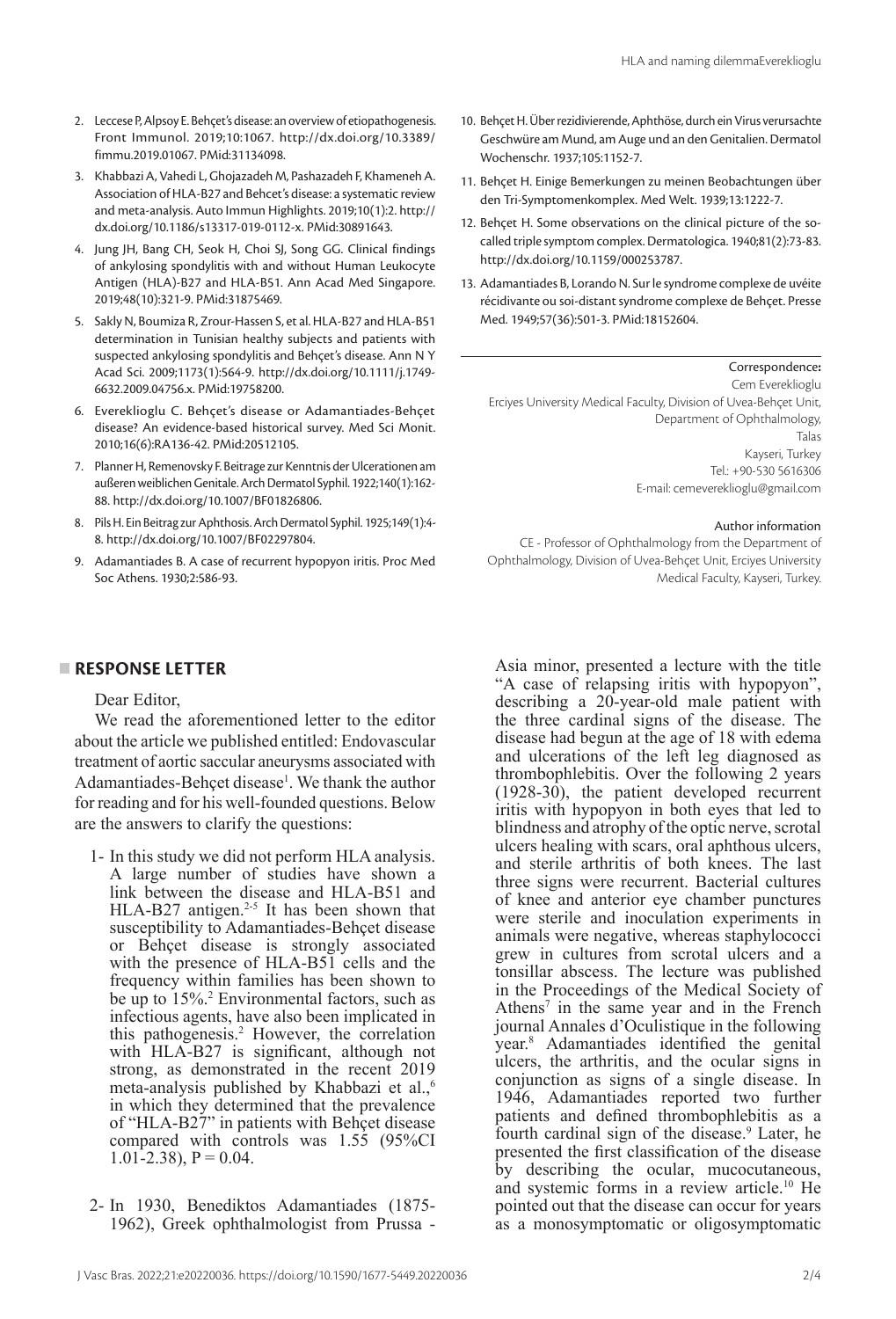disorder and that eye involvement and severe prognosis are more common in men than in women. In this paper he also proposed the first diagnostic criteria.

On May 11, 1937, Hulsi Behçet (1889-1948) presented a 34-year-old female patient with recurrent oral aphthous ulcers, genital ulcers, and ocular lesions for 7 years at the meeting of the Dermatological Association of Istanbul. This patient's case was published by Behçet the same year, together with a 40-year-old old man with a disease history of over 20 years.11 The microscopic Giemsa preparation from an oral ulcer of the first patient showed structures whose size corresponded to smallpox elementary bodies and therefore Behçet initiated the hypothesis of the viral etiology of the syndrome.12 Over the following 3 years he published articles on five further patients in different languages.12-16 In these publications he added periodontitis, jaw cysts, acneiform skin lesions, erythema nodosum, and arthralgia to the so-called "triple symptom complex". He was convinced of the autonomy of this multisymptomatic illness and of its viral etiology and finally drew the attention of the scientific community to this puzzling disease.

The first description of the disease was neither by Adamantiades nor by Behçet. Hippokrates of Kos (460-377 BC) had already described an illness whose manifestations fit very well with the cardinal signs of Adamantiades-Behcet's disease in the fifth century before Christ in his third "Epidemion" book.<sup>17</sup>

The term "Adamantiades-Behçet's disease" honors both first describers of the several manifestations constituting an autonomous disease in modern times.

The intention of our article was not to discuss the merits of the nomenclature, nor to be little any of the authors who collaborated in recognition of the disease. We recognize as positive all contributions in the process of describing this old syndrome. Therefore, the objective of the article was to report and describe the interventionist approach to an inflammatory disorder with aortic involvement that is not prevalent.

We are glad that our article has generated scientific discussion.

#### **REFERENCES**

- 1. Metzger PB, Costa KR, Metzger SL, Almeida LC. Endovascular treatment of aortic saccular aneurysms associated with Adamantiades-Behçet disease. J Vasc Bras. 2021;20:e20200201. [http://dx.doi.org/10.1590/1677-5449.200201](https://doi.org/10.1590/1677-5449.200201)[. PMid:34249117.](https://www.ncbi.nlm.nih.gov/entrez/query.fcgi?cmd=Retrieve&db=PubMed&list_uids=34249117&dopt=Abstract)
- 2. Sakane T, Takeno M, Suzuki N, Inaba G. Behçet's disease. N Engl J Med. 1999;341(17):1284-91. [http://dx.doi.org/10.1056/](https://doi.org/10.1056/NEJM199910213411707) [NEJM199910213411707](https://doi.org/10.1056/NEJM199910213411707)[. PMid:10528040.](https://www.ncbi.nlm.nih.gov/entrez/query.fcgi?cmd=Retrieve&db=PubMed&list_uids=10528040&dopt=Abstract)
- 3. Gürler A, Boyvat A, Türsen U. Clinical manifestations of Behçet's disease: an analysis of 2147 patients. Yonsei Med J. 1997;38(6):423- 7. [http://dx.doi.org/10.3349/ymj.1997.38.6.423](https://doi.org/10.3349/ymj.1997.38.6.423)[. PMid:9509912.](https://www.ncbi.nlm.nih.gov/entrez/query.fcgi?cmd=Retrieve&db=PubMed&list_uids=9509912&dopt=Abstract)
- 4. Jorizzo JL. Behçet's disease. An update based on the 1985 International Conference in London. Arch Dermatol. 1986;122(5):556-8. [http://](https://doi.org/10.1001/archderm.1986.01660170086025) [dx.doi.org/10.1001/archderm.1986.01660170086025.](https://doi.org/10.1001/archderm.1986.01660170086025) [PMid:3707172.](https://www.ncbi.nlm.nih.gov/entrez/query.fcgi?cmd=Retrieve&db=PubMed&list_uids=3707172&dopt=Abstract)
- 5. Chajek T, Fainaru M. Behçet's disease. Report of 41 cases and a review of the literature. Medicine. 1975;54(3):179-96. [http://dx.doi.](https://doi.org/10.1097/00005792-197505000-00001) [org/10.1097/00005792-197505000-00001](https://doi.org/10.1097/00005792-197505000-00001). [PMid:1095889.](https://www.ncbi.nlm.nih.gov/entrez/query.fcgi?cmd=Retrieve&db=PubMed&list_uids=1095889&dopt=Abstract)
- 6. Khabbazi A, Vahedi L, Ghojazadeh M, Pashazadeh F, Khameneh A. Association of HLA-B27 and Behcet's disease: a systematic review and meta-analysis. Auto Immun Highlights. 2019;10(1):2. [http://](https://doi.org/10.1186/s13317-019-0112-x) [dx.doi.org/10.1186/s13317-019-0112-x](https://doi.org/10.1186/s13317-019-0112-x). [PMid:30891643.](https://www.ncbi.nlm.nih.gov/entrez/query.fcgi?cmd=Retrieve&db=PubMed&list_uids=30891643&dopt=Abstract)
- 7. Adamantiades B. A case of recurrent hypopyon iritis. Proc Med Soc Athens. 1930;2:586-93.
- 8. Adamantiades B. Sur un cas d'iritis a hypopion recidivant. Ann Ocul. 1946;168:271-8.
- 9. Adamantiades B. La thrombophlebite comme quatrieme symptome de l'iritis recidivante a hypopyon. Ann Ocul. 1953;179(3):143-8. [PMid:20287719.](https://www.ncbi.nlm.nih.gov/entrez/query.fcgi?cmd=Retrieve&db=PubMed&list_uids=20287719&dopt=Abstract)
- 10. Adamantiadis B. Le symptome complexe de l'uvéite récidivante à hypopyon. Ann Ocul. 1953;186(9):846-56. [PMid:13105052.](https://www.ncbi.nlm.nih.gov/entrez/query.fcgi?cmd=Retrieve&db=PubMed&list_uids=13105052&dopt=Abstract)
- 11. Behçet H. Über rezidivierende, Aphthöse, durch ein Virus verursachte Geschwüre am Mund, am Auge und an den Genitalien. Dermatol Wochenschr. 1937;105:1152-7.
- 12. Behçet H. Kurze Mitteilung uber Fokalsepsis mit aphthosen Erscheinungen an Mund, Genitalien und Veranderungen an den Augen, als wahrscheinliche Folge einer durch Virus bedingten Allgemeininfektion. Dermatol Wochenschr. 1938;107:1037-40.
- 13. Behçet H. Considerations sur le lesions aphteuses de la bouche et des parties genitales ainsi que sur les manifestations oculaires d'origine probablement parasitaire et observations concernant leur foyer d'infection. Bull Soc Fr Dermatol Syphiligr. 1938;45:420-33.
- 14. Behçet H. A propos d'une entite morbide due probablement a un virus special donnant lieu a une affection generalise se manifestant par poussees recidivantes en trois regions principales et occasionnant en particulier des iritis repetes. Bull Soc Fr Dermatol Syphiligr. 1939;46:674-87.
- 15. Behçet H. Einige Bemerkungen zu meinen Beobachtungen über den Tri- Symptomenkomplex. Med Welt. 1939;13:1222-7.
- 16. Behçet H. Some observations on the clinical picture of the socalled triple symptom complex. Dermatologica. 1940;81(2):73-83. [http://dx.doi.org/10.1159/000253787](https://doi.org/10.1159/000253787).
- 17. Zouboulis CC, Keitel W. A historical review of early descriptions of Adamantiades-Behçet's disease. J Invest Dermatol. 2002;119(1):201-5. [http://dx.doi.org/10.1046/j.1523-1747.2002.01798.x.](https://doi.org/10.1046/j.1523-1747.2002.01798.x) [PMid:12164950.](https://www.ncbi.nlm.nih.gov/entrez/query.fcgi?cmd=Retrieve&db=PubMed&list_uids=12164950&dopt=Abstract)

Patrick Bastos Metzger<sup>1</sup> <sup>(b)</sup>, Kamilla Rosales Costa<sup>1</sup> (D, Simone Lessa Metzger<sup>1,2,3</sup>, Leonardo Cortizo de Almeida<sup>4</sup>

4Hospital Geral Roberto Santos (HGRS), Salvador, BA, Brasil.

<sup>1</sup> Escola Bahiana de Medicina e Saúde Pública (EBMSP), Salvador, BA, Brasil.

<sup>2</sup>Universidade Salvador (UNIFACS), Salvador, BA, Brasil.

<sup>3</sup>Hospital Santo Antônio, Obra Sociais Irmã Dulce (OSID), Salvador, BA, Brasil.